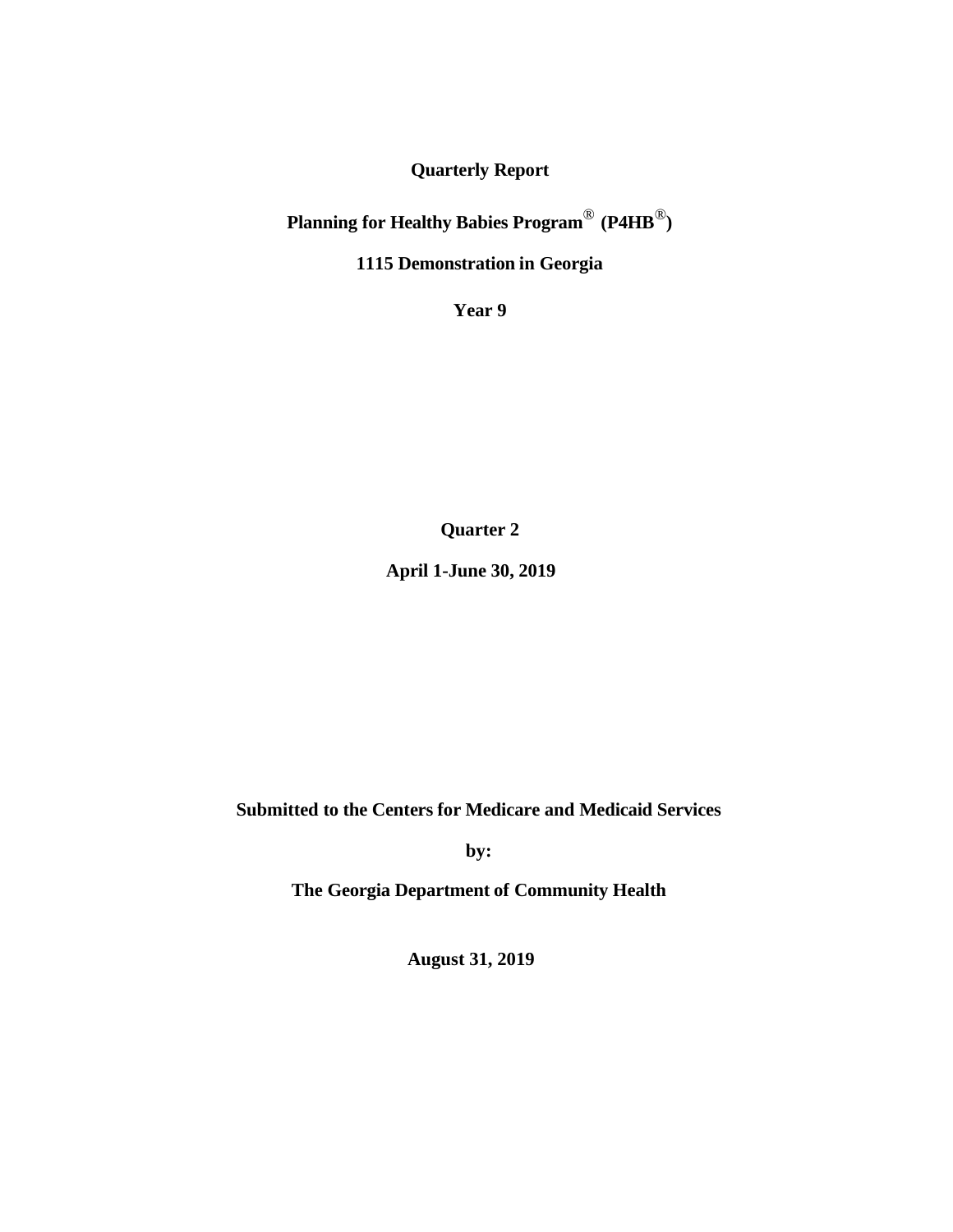# **TABLE OF CONTENTS**

| <b>Item</b>                          | Page           |
|--------------------------------------|----------------|
| <b>OVERVIEW</b>                      |                |
| <b>CALL VOLUME</b>                   | 3              |
| PROGRAM ELIGIBILITY                  | $\overline{4}$ |
| CMO QUARTERLY ENROLLMENT             | 5              |
| CMO AVERAGE QUARTERLY ENROLLMENT     | 6              |
| <b>CMO QUARTERLY REPORTS</b>         | 8              |
| <b>EVALUATION ACTIVITIES</b>         | 14             |
| <b>ACTION PLANS</b>                  | 15             |
| <b>EXPENDITURES</b>                  | 16             |
| <b>BUDGET NEUTRALITY SPREADSHEET</b> | 17             |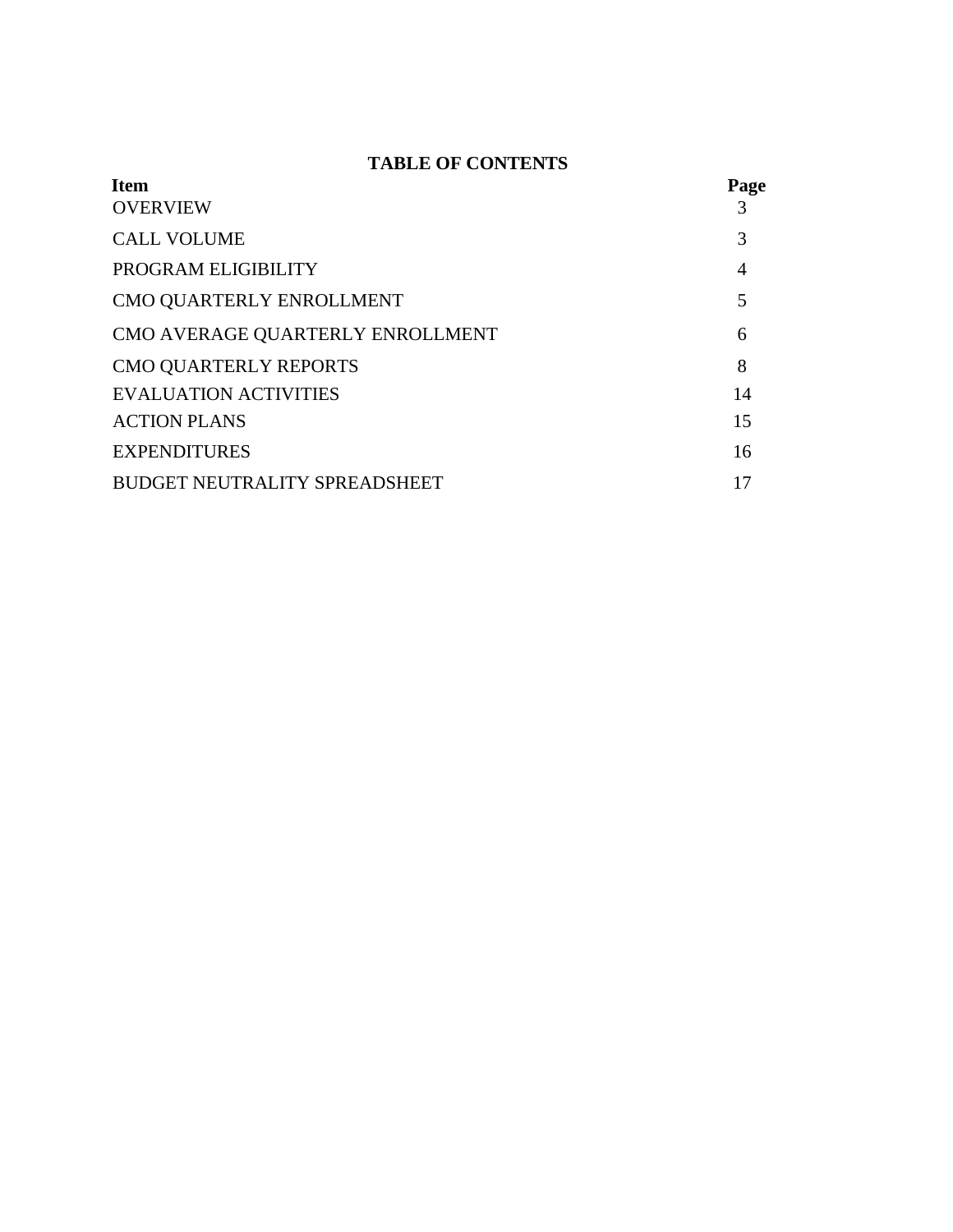#### **OVERVIEW**

This second quarter (Q2) P4HB report of 2019 provides information on enrollment of women into P4HB and summarizes trends seen in the P4HB program by the topics noted below:

- Call Volume
- Program Eligibility and CMO Enrollment
- CMO Quarterly Reports
- DCH P4HB Outreach Activities
- Evaluation Activities
- Action Plans
- Expenditures and Budget Neutrality

### **CALL VOLUME**

There are two call systems that women can access to learn more information about P4HB. These include the Medicaid main Interactive Voice Response (IVR) Call Center and PeachCare for Kids/P4HB call line. There were a total of 671 calls made to the Medicaid main IVR call center in Q2 2019. These included 213 calls in April, 253 calls in May, and 205 calls in June. Overall, this represents an increase in calls to this line of 17.5% from Q1 2019 (571) to Q2 2019 (671). Calls are usually received from women who want more information about P4HB or from current enrollees who have questions about the program. This number is not representative of the total number of women inquiring about P4HB, however, as we also have a line for PeachCare for Kids/ P4HB. Since the implementation of the Gateway system in February of 2017, we have switched telephone numbers for those interested in making contact about P4HB. Women enrolling in P4HB also have the online Gateway system option and hence, may not need to contact the P4HB call center for assistance.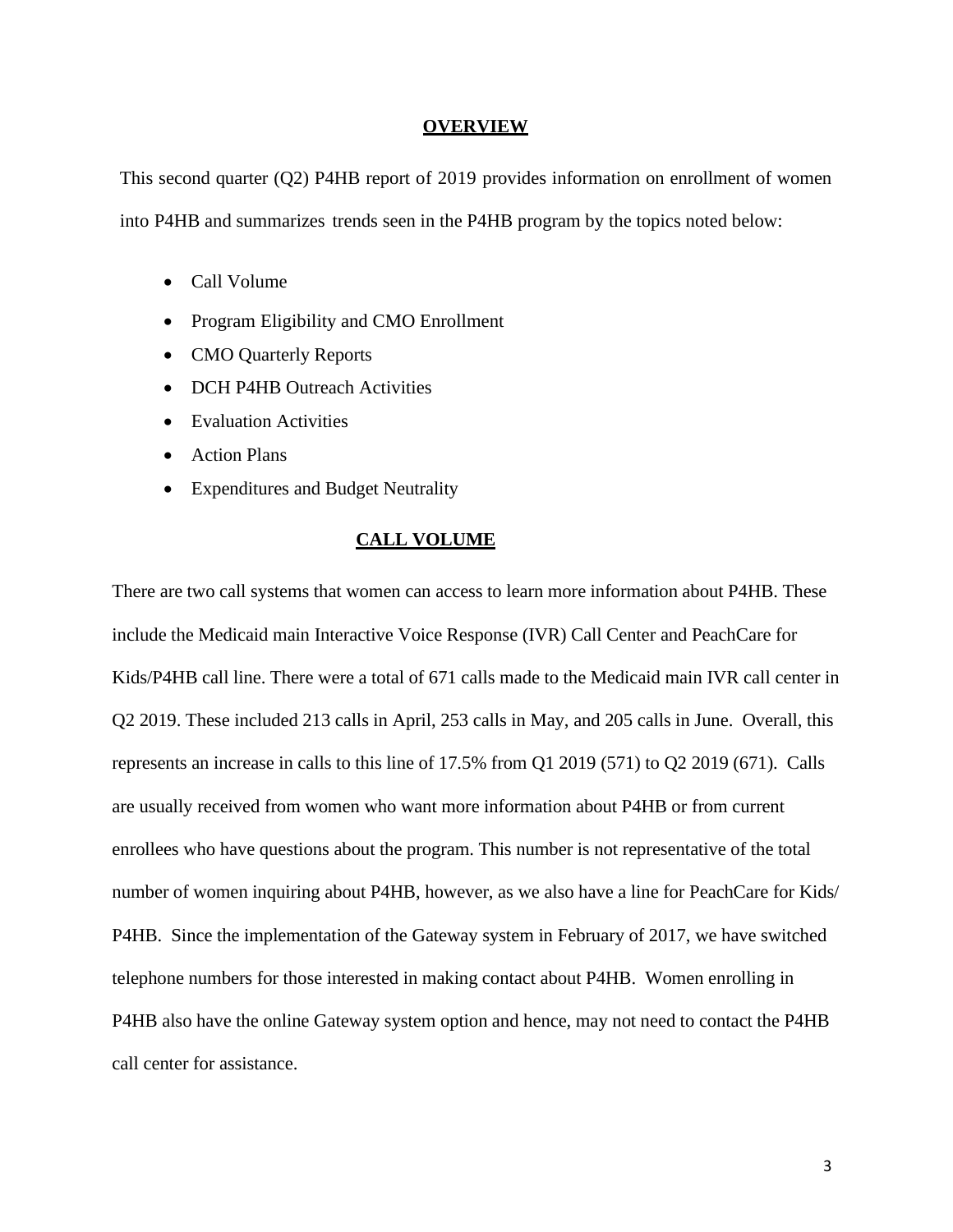## **PROGRAM ELIGIBILITY**

**Table 1** below, generated from data in the Georgia Gateway system, displays the number of women applying and deemed eligible for the P4HB program by the end of June 2019 along with the total number of women in transition during the month. The table shows additions to P4HB throughout the month, denials, and terminations.

|                        |                             | <b>CLIENT ADDITIONS</b> |                |                   | <b>CLIENT DISPOSITIONS</b> |               |                   |  |  |  |
|------------------------|-----------------------------|-------------------------|----------------|-------------------|----------------------------|---------------|-------------------|--|--|--|
| <b>PROGRAM</b><br>/COA | <b>ACTIVE</b><br><b>BOM</b> | <b>TOTAL</b>            | <b>APPROVE</b> | <b>REINSTATED</b> | <b>TOTAL</b>               | <b>DENIED</b> | <b>TERMINATED</b> |  |  |  |
| ARM-                   | 829                         | 104                     | 95             | 9                 | 269                        | 13            | 256               |  |  |  |
| Resource               |                             |                         |                |                   |                            |               |                   |  |  |  |
| Mother                 |                             |                         |                |                   |                            |               |                   |  |  |  |
| Services -             |                             |                         |                |                   |                            |               |                   |  |  |  |
| Family                 |                             |                         |                |                   |                            |               |                   |  |  |  |
| Medicaid               |                             |                         |                |                   |                            |               |                   |  |  |  |
| ARM-                   | 58,868                      | 13,479                  | 11,866         | 1,613             | 10,872                     | 4,823         | 6,049             |  |  |  |
| Family                 |                             |                         |                |                   |                            |               |                   |  |  |  |
| Planning               |                             |                         |                |                   |                            |               |                   |  |  |  |
| Services               |                             |                         |                |                   |                            |               |                   |  |  |  |
| ARM-                   | 6                           | 1                       | 1              | $\theta$          | $\overline{2}$             | 1             | 1                 |  |  |  |
| Resource               |                             |                         |                |                   |                            |               |                   |  |  |  |
| Mother                 |                             |                         |                |                   |                            |               |                   |  |  |  |
| Services -             |                             |                         |                |                   |                            |               |                   |  |  |  |
| <b>ABD</b>             |                             |                         |                |                   |                            |               |                   |  |  |  |
| Medicaid               |                             |                         |                |                   |                            |               |                   |  |  |  |
| ARM-                   | 807                         | 98                      | 94             | 4                 | 184                        | 27            | 157               |  |  |  |
| Inter-                 |                             |                         |                |                   |                            |               |                   |  |  |  |
| Pregnancy              |                             |                         |                |                   |                            |               |                   |  |  |  |
| Care                   |                             |                         |                |                   |                            |               |                   |  |  |  |
| <b>Total</b>           | 60,510                      |                         |                |                   |                            |               |                   |  |  |  |

**Table 1: Program Enrollment as of June 30, 2019**

"BOM" = "beginning of the month" " $ARM$ " =  $Activity$  Report Month

By the end of Q2 2019, at the beginning of the month, there was a total of 60,510 women who were deemed eligible (see Table 1) across the several components of P4HB. There were 58,868 women deemed eligible for family planning only services; 807 deemed eligible for interpregnancy care services; and 835 women deemed eligible for resource mother (RM) only services. This shows a 5.1% increase in women eligible from Q1 2019 (57,552).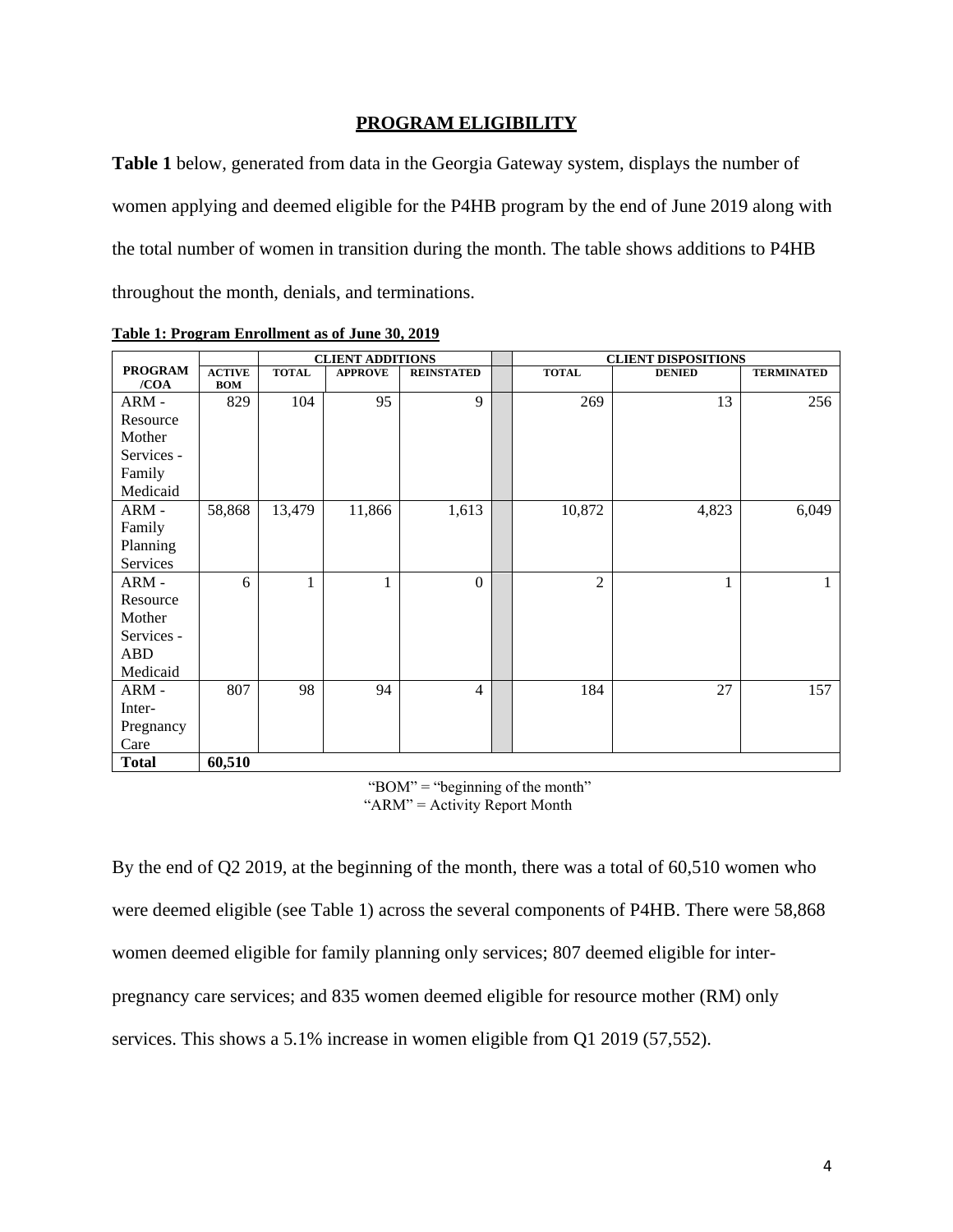#### **CMO QUARTERLY ENROLLMENT**

The CMO contract continues to use passive enrollment for all Georgia Family (GF) health plans for new enrollees in Medicaid or PeachCare for Kids ®, including P4HB enrollees. Passive enrollment means newly eligible women will be enrolled in a CMO automatically through an algorithm based on multiple factors including past history of a CMO, family history of a CMO, etc. The member will have a period (90 days) to change this choice if they do not want the CMO health plan that is chosen for them. Passive enrollment will allow all GF enrollees, including P4HB enrollees, to get into a CMO faster.

As of June 1, 2019, there were 48,033 women of the 60,510 deemed eligible who were enrolled in one of the four Georgia Family CMOs and able to receive P4HB services. The main reason why a woman wouldn't automatically be placed into a CMO through passive enrollment is if there is evidence that she has other insurance or Medicare; once she is cleared of any other insurance, the system will start the passive enrollment process. If the woman is eligible but shows third-party liability (TPL) in the GAMMIS system, Gateway will not close the woman out in their system while GAMMIS does not allow her to enroll in a CMO. DCH is working on a request to fix this issue in the gateway system. The total number of women enrolled in a CMO included 46,816 FP enrollees, 528 IPC enrollees, and 689 RM enrollees. These total counts represent changes in enrollment as new women apply, are deemed eligible and in turn, are enrolled in a CMO for services. Others may be terminated or denied eligibility within each of the program's three components. When enrollments at the end of Q2 2019 were compared to enrollments at the end of Q1 2019 these patterns emerge: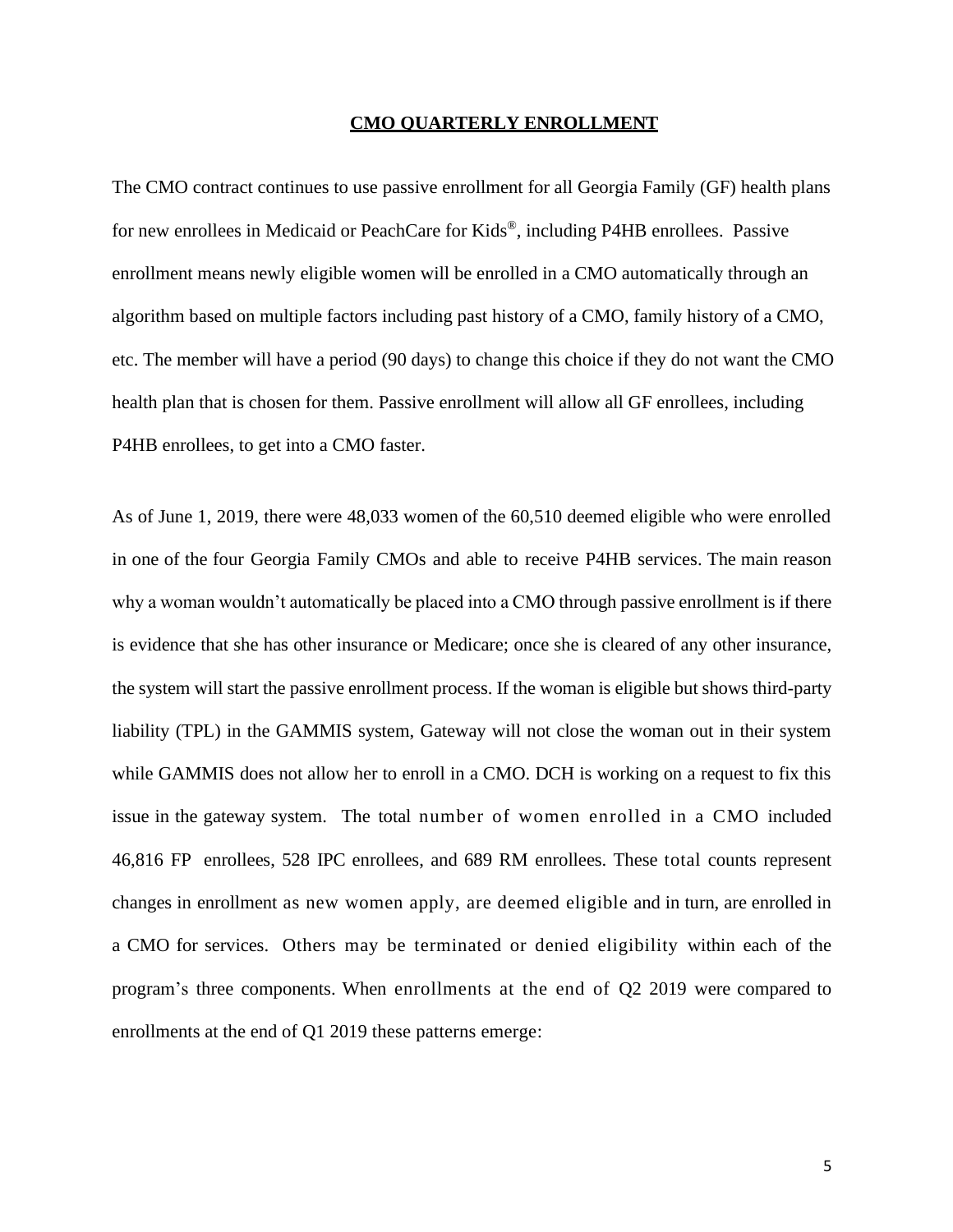- An *increase of 4.6%* in the number of women enrolled in a CMO to receive family planning only services (46,816 women at the end of Q2 2019 versus 44,766 women at the end of Q1 2019);
- A *decrease of 27.1%* in the number of women enrolled in a CMO to receive interpregnancy care ( $IPC$ ) services (528 women at the end of Q2 2019 versus 724 women at the end of Q1 2019); and
- A *decrease of 22.9%* in the number of women enrolled in a CMO to receive Resource Mother services (a combination of Resource Mother only and IPC women). At the end of Q2 2019, there were 1,217 women enrolled versus 1,578 women enrolled at the end of Q1 2019.

#### **CMO Average Quarterly Enrollment**

The data on enrollment, shown in **Figure 1**, reflects average quarterly FP only enrollment. An increase of 3.1% in average quarterly FP only enrollment occurred from Q1 2019 to Q2 2019 (44,101 to 45,470). As shown in **Figure 2**, the average quarterly enrollment in the IPC component decreased by 19.3% (from 766 in Q1 2019 to 618 in Q2 2019). Note that these data reflect *averages* for the quarter and not final enrollment numbers for the *end of the quarter*; the trends are consistent however, with the trends in final quarterly enrollment noted above.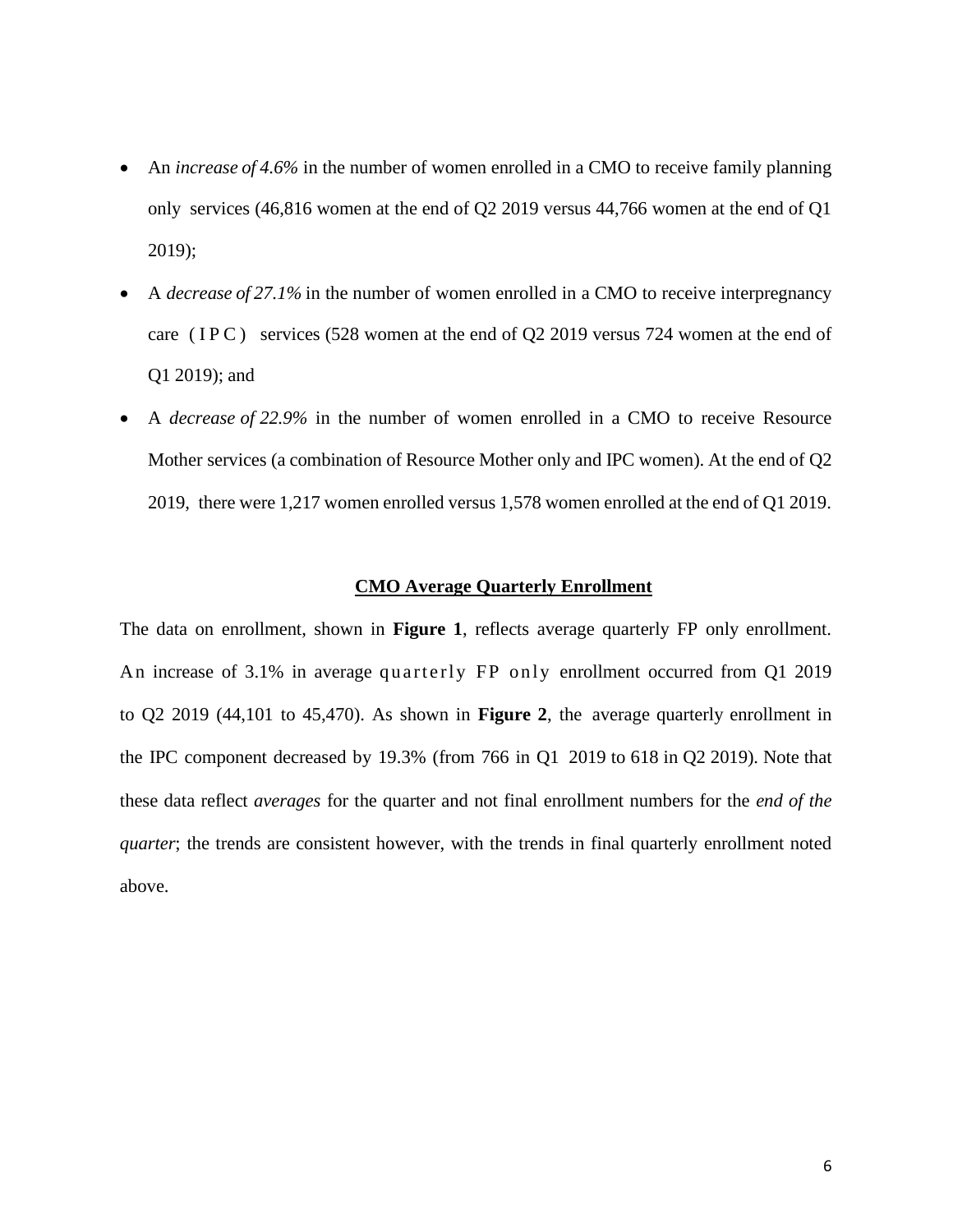

**Figure 1: Mean Enrollment per Quarter, per FP enrollee (Jan 2012-Jun 2019) Source: MMIS ReportsMGD-3823-MEnrollment after EOM processing**



**Figure 2: Mean Enrollmentper Quarter, per IPC enrollee (Jan 2012-Jun 2019) Source:MMIS Reports MGD-3823-MEnrollment after EOM processing**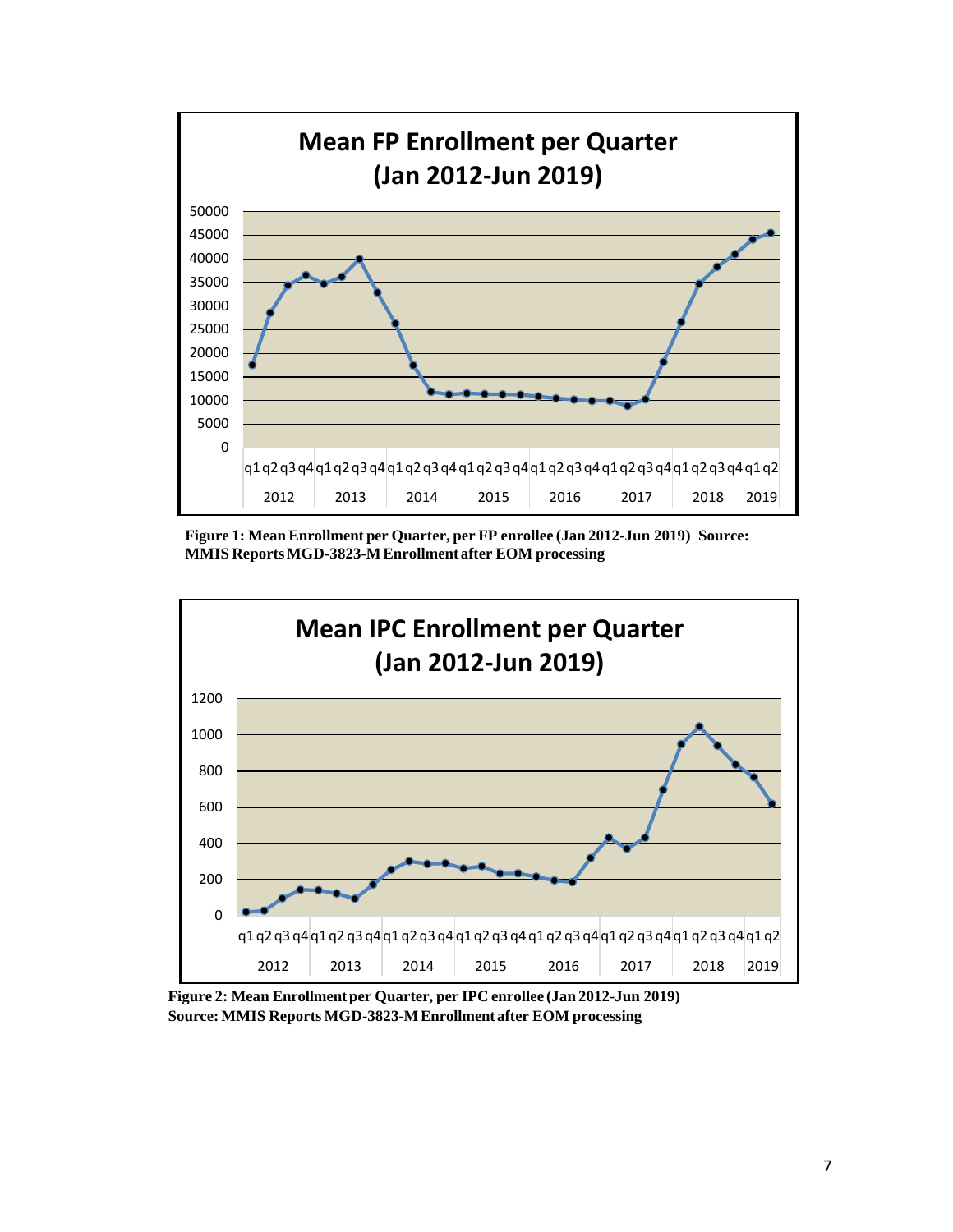### **CMO QUARTERLY REPORTS**

Some of the information included in the following tables was abstracted from the CMOs' Q2 2019 P4HB quarterly reports sent to DCH at the end of June 2019. All reports described the CMOs' enrollment counts, service utilization, and CMO outreach activities. Additional data sources for the tables below include the monthly MMIS Report MGD-3823-M, the MCHB Enrollment after EOM Processing Report, and the Family Planning/Resource Mother Quarterly CMO Reports. **Table 2** provides information from each CMO regarding enrollment, contraceptive utilization, and family planning and IPC service utilization during Q2 2019. DCH is aware of the discrepancies in the counts of P4HB women enrolled in the CMOs versus their own encounter data. One reason for these discrepancies is that DCH data are abstracted from the beginning of the last month of the quarter while the CMOs abstract data from the last day of the reporting quarter. **Table 3** also provides information from each CMO regarding outreach activities to potential and new FP and IPC enrollees.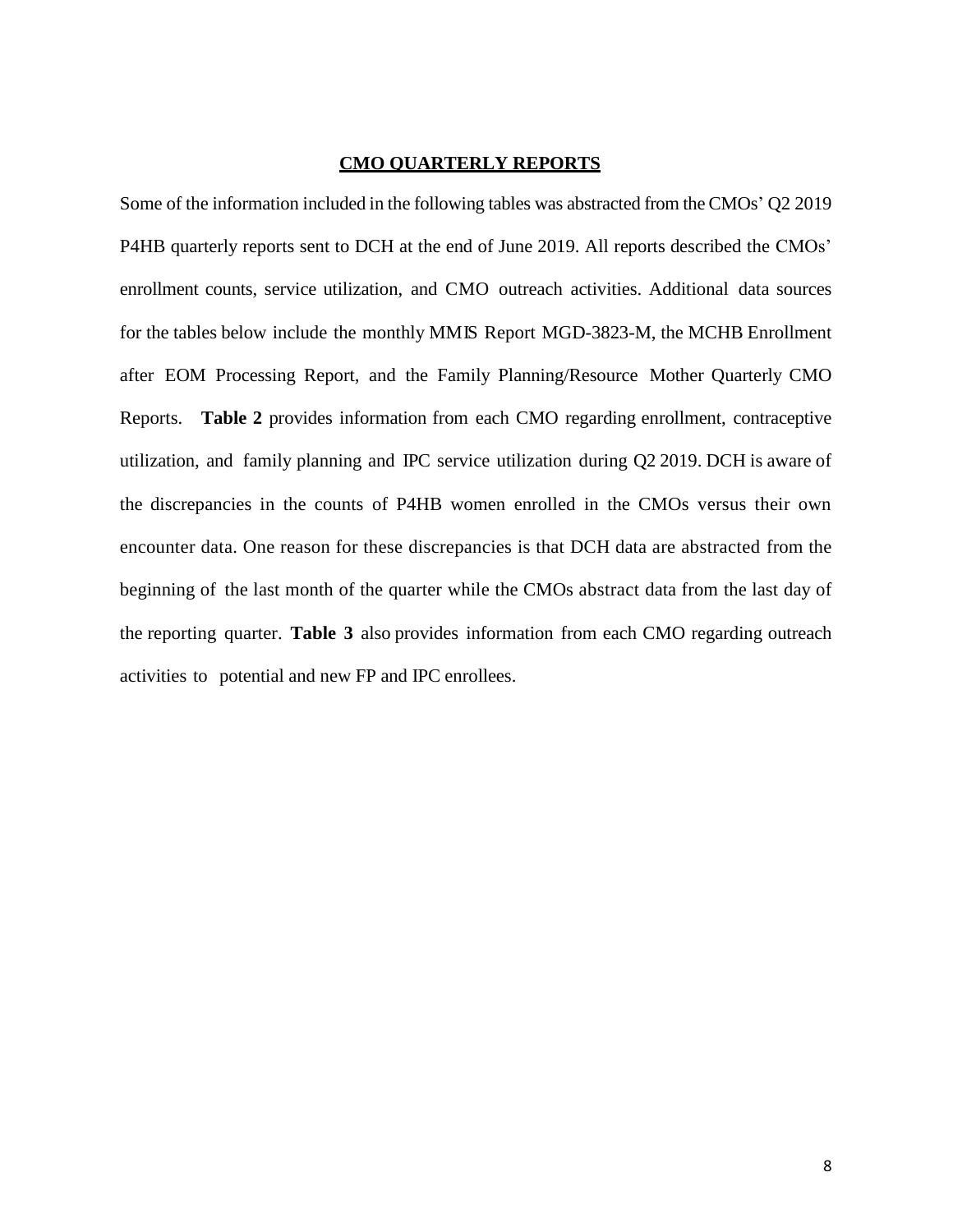| Table 2: CMO Enrollment and Utilization of Services, Q22019 (April-June 2019) |                                           |                                                                                |                                |  |  |  |  |
|-------------------------------------------------------------------------------|-------------------------------------------|--------------------------------------------------------------------------------|--------------------------------|--|--|--|--|
| <b>CMO</b>                                                                    | <b>Enrollment</b>                         | <b>Contraception Utilization Among Family</b>                                  | <b>Family Planning and IPC</b> |  |  |  |  |
|                                                                               |                                           | <b>Planning Users</b>                                                          | <b>Service Utilization</b>     |  |  |  |  |
| Amerigroup                                                                    | <b>DCH</b> Reported                       | <b>Use of Known Contraception</b>                                              | <b>Number of Participants</b>  |  |  |  |  |
|                                                                               | <b>Enrollment</b>                         | FP: 927                                                                        | who utilized one or            |  |  |  |  |
|                                                                               | FP: 12,686                                | <b>IPC: 13</b>                                                                 | more covered FP                |  |  |  |  |
|                                                                               | <b>IPC</b> : 112                          | RM: 22                                                                         | services                       |  |  |  |  |
|                                                                               | <b>RM</b> : 117                           | Total: 962                                                                     | FP: 4,138                      |  |  |  |  |
|                                                                               | Total Enrollment: 12,915                  |                                                                                | IPC: 75                        |  |  |  |  |
|                                                                               | % of all P4HB                             | <b>Mostcommonformd</b>                                                         | <b>RM</b> : 126                |  |  |  |  |
|                                                                               | enrollment: 26.9%                         | contraception among users of                                                   | <b>Total: 4,339</b>            |  |  |  |  |
|                                                                               | % of all P4HB enrollment in               | known contraception                                                            |                                |  |  |  |  |
|                                                                               | previous quarter: 26.9%                   | FP: Oral contraception (51.5%); injectable                                     | <b>IPC</b> Service             |  |  |  |  |
|                                                                               |                                           | $(35.6\%)$                                                                     | <b>Utilization</b>             |  |  |  |  |
|                                                                               | <b>CMO</b> Reported                       | IPC: oral contraception (38.5%);                                               | Dental care: 17                |  |  |  |  |
|                                                                               | <b>Enrollment</b><br>FP: 14,937           | Injectable (30.8%)                                                             | Primary care: 89               |  |  |  |  |
|                                                                               | <b>IPC</b> : 198                          | RM: injectable (50.0%); oral                                                   |                                |  |  |  |  |
|                                                                               | <b>RM</b> : 161                           | contraception (45.5%)                                                          |                                |  |  |  |  |
|                                                                               |                                           | <b>Number of women with</b>                                                    |                                |  |  |  |  |
|                                                                               | Total Enrollment: 15,182<br>% of all P4HB | unknown form of contraception                                                  |                                |  |  |  |  |
|                                                                               |                                           | FP: 3,211                                                                      |                                |  |  |  |  |
|                                                                               | enrollment: 27.9%                         | <b>IPC</b> : 62                                                                |                                |  |  |  |  |
|                                                                               |                                           | <b>RM</b> : 104                                                                |                                |  |  |  |  |
|                                                                               |                                           | <b>Total: 3,377</b>                                                            |                                |  |  |  |  |
|                                                                               |                                           |                                                                                |                                |  |  |  |  |
| <b>CareSource</b>                                                             | <b>DCH</b> Reported                       | <b>Use of Known Contraception</b>                                              | <b>Number of Participants</b>  |  |  |  |  |
|                                                                               | <b>Enrollment</b>                         | FP: 1,043                                                                      | who                            |  |  |  |  |
|                                                                               | FP: 9,115<br><b>IPC:</b> 112              | IPC: 20                                                                        | utilized one or more           |  |  |  |  |
|                                                                               |                                           | RM:3                                                                           | covered FP services            |  |  |  |  |
|                                                                               | <b>RM:</b> 145                            | <b>Total: 1,066</b>                                                            | FP: 2,804                      |  |  |  |  |
|                                                                               | <b>Total Enrollment: 9,372</b>            |                                                                                | <b>IPC:66</b>                  |  |  |  |  |
|                                                                               | % of all P4HB                             | Mostcommonform of                                                              | <b>RM</b> : 15                 |  |  |  |  |
|                                                                               | enrollment: 19.5%                         | contraception among users of                                                   | <b>Total: 2,885</b>            |  |  |  |  |
|                                                                               | % of all P4HB enrollment in               | known contraception                                                            |                                |  |  |  |  |
|                                                                               | previous quarter: 19.2%                   | FP: Oral contraception (65.4%); injectables<br>$(16.4\%)$ ; implants $(8.3\%)$ | <b>IPC</b> Service             |  |  |  |  |
|                                                                               | <b>CMO</b> Reported                       | <b>IPC</b> : Oral contraception (60.0%);                                       | <b>Utilization</b>             |  |  |  |  |
|                                                                               | <b>Enrollment</b>                         | injectables (20.0%)                                                            | <b>Primary Care: 15</b>        |  |  |  |  |
|                                                                               | FP: 10,867                                | RM: Oral contraception (66.7%); implants                                       | Dental: 5                      |  |  |  |  |
|                                                                               | <b>IPC:156</b>                            | (33.3%)                                                                        | <b>Substance Abuse: 0</b>      |  |  |  |  |
|                                                                               | <b>RM</b> : 218                           |                                                                                | <b>Resource Mother: 9</b>      |  |  |  |  |
|                                                                               | Total Enrollment: 11,241                  | Number of women with                                                           |                                |  |  |  |  |
|                                                                               | % of all P4HB enrollment:                 | unknown form of                                                                |                                |  |  |  |  |
|                                                                               | 20.7%                                     | contraception                                                                  |                                |  |  |  |  |
|                                                                               |                                           | FP: 1,761                                                                      |                                |  |  |  |  |
|                                                                               |                                           | IPC:46                                                                         |                                |  |  |  |  |
|                                                                               |                                           | <b>RM</b> : 12                                                                 |                                |  |  |  |  |
|                                                                               |                                           | <b>Total: 1,819</b>                                                            |                                |  |  |  |  |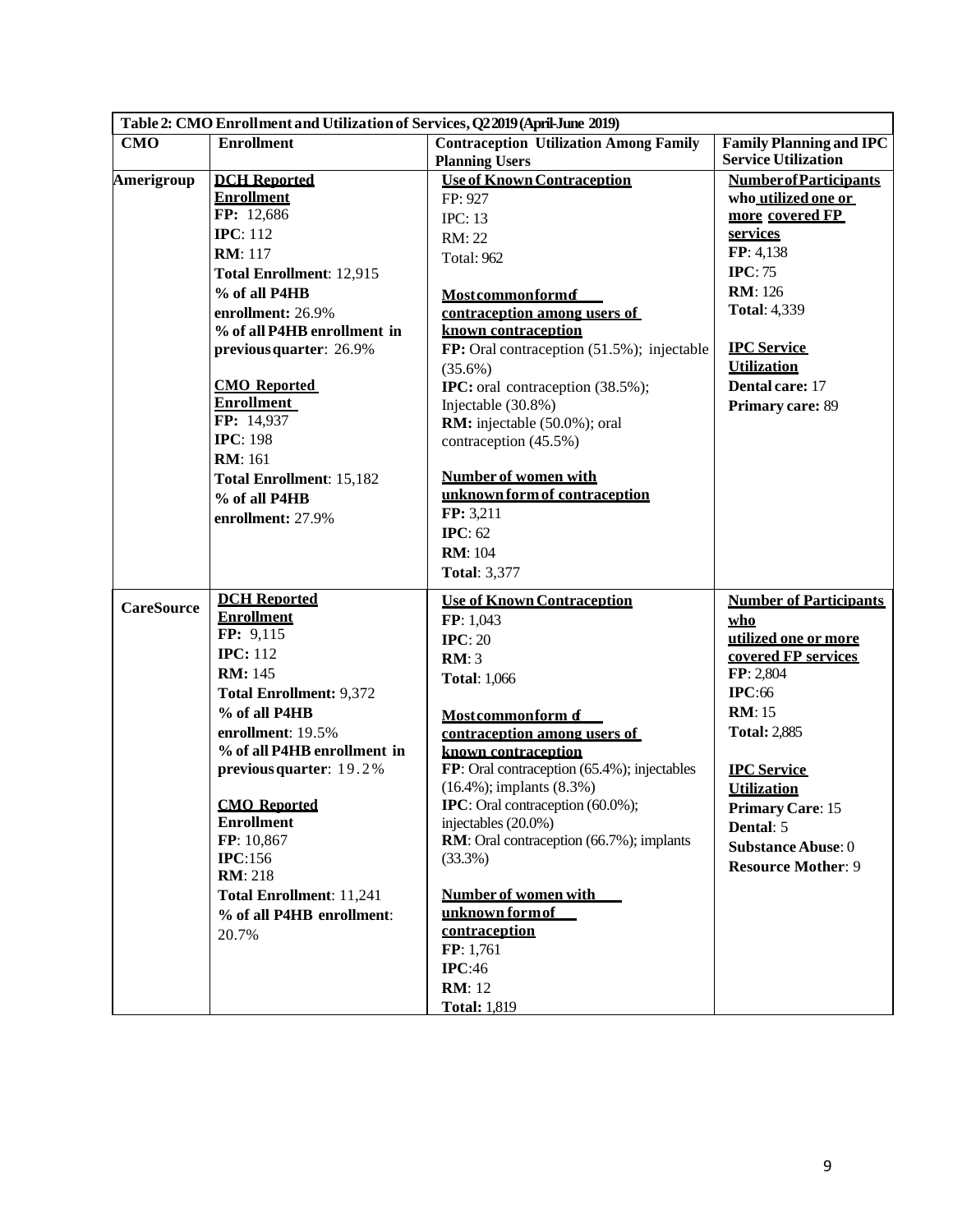| Table 2: CMO Enrollment and Utilization of Services, Q2 2019 (April-June 2019) |                                           |                                                                                 |                                |  |  |  |  |
|--------------------------------------------------------------------------------|-------------------------------------------|---------------------------------------------------------------------------------|--------------------------------|--|--|--|--|
| <b>CMO</b>                                                                     | <b>Enrollment</b>                         | <b>Contraception Utilization Among Family</b>                                   | <b>Family Planning and IPC</b> |  |  |  |  |
|                                                                                |                                           | <b>Planning Users</b>                                                           | <b>Service Utilization</b>     |  |  |  |  |
| <b>Peach State</b>                                                             | <b>DCH</b> Reported                       | <b>Use of Known Contraception</b>                                               | <b>Number of Participants</b>  |  |  |  |  |
|                                                                                | <b>Enrollment</b>                         | FP: 2,014                                                                       | who utilized one or            |  |  |  |  |
|                                                                                | FP: 12,838                                | <b>IPC: 66</b>                                                                  | more covered FP                |  |  |  |  |
|                                                                                | <b>IPC: 132</b>                           | <b>RM</b> : 50                                                                  | services                       |  |  |  |  |
|                                                                                | <b>RM: 146</b>                            | <b>Total: 2,130</b>                                                             | FP: 2,302                      |  |  |  |  |
|                                                                                | Total Enrollment: 13,116                  |                                                                                 | <b>IPC</b> 70                  |  |  |  |  |
|                                                                                | % of all P4HB                             | <b>Mostcommonformd</b>                                                          | <b>RM</b> : 53                 |  |  |  |  |
|                                                                                | enrollment: 27.3%                         | contraception among users of                                                    | <b>Total: 2,425</b>            |  |  |  |  |
|                                                                                | % of all P4HB enrollment in               | known contraception                                                             |                                |  |  |  |  |
|                                                                                | previous quarter: 27.3%                   | FP: Injectables (39.1%); oral                                                   | <b>IPC</b> Service             |  |  |  |  |
|                                                                                |                                           | contraception (31.9%); implants (14.6%).                                        | <b>Utilization</b>             |  |  |  |  |
|                                                                                | <b>CMO</b> Reported                       | <b>IPC</b> : Implants (24.2%) oral contraceptives                               | <b>Primary Care: 24</b>        |  |  |  |  |
|                                                                                | <b>Enrollment</b>                         | $(21.2\%)$ ; injectables $(21.2\%)$                                             | Dental care: 8                 |  |  |  |  |
|                                                                                | FP: 14,355<br><b>IPC</b> : 172            | RM: Injectables (42.0%); oral contraception<br>$(28.0\%)$ ; implants $(14.0\%)$ | <b>Substance Abuse: 0</b>      |  |  |  |  |
|                                                                                | <b>RM</b> : 281                           |                                                                                 | <b>Resource Mother: 62</b>     |  |  |  |  |
|                                                                                | Total Enrollment: 14,786                  | <b>Number of women with</b>                                                     |                                |  |  |  |  |
|                                                                                | % of all P4HB enrollment:                 | unknown form of                                                                 |                                |  |  |  |  |
|                                                                                | 27.2%                                     | contraception                                                                   |                                |  |  |  |  |
|                                                                                |                                           | FP: 288                                                                         |                                |  |  |  |  |
|                                                                                |                                           | IPC:4                                                                           |                                |  |  |  |  |
|                                                                                |                                           | <b>RM: 3</b>                                                                    |                                |  |  |  |  |
|                                                                                |                                           | <b>Total: 295</b>                                                               |                                |  |  |  |  |
| <b>WellCare</b>                                                                | <b>DCH</b> Reported                       | <b>Use of Known Contraception</b>                                               | <b>Numberof</b>                |  |  |  |  |
|                                                                                | <b>Enrollment</b>                         | FP: 1,397                                                                       | Participants who               |  |  |  |  |
|                                                                                | FP: 12,177                                | <b>IPC: 18</b>                                                                  | utilized one or                |  |  |  |  |
|                                                                                | <b>IPC</b> : 172                          | <b>RM: 40</b>                                                                   | more covered FP                |  |  |  |  |
|                                                                                | <b>RM</b> : 281                           | <b>Total: 1,455</b>                                                             | services<br>FP: 4,090          |  |  |  |  |
|                                                                                | Total Enrollment: 12,630                  | <b>Mostcommonformof</b>                                                         | IPC: 70                        |  |  |  |  |
|                                                                                | % of all P4HB                             | contraception among users of                                                    | <b>RM</b> : 45                 |  |  |  |  |
|                                                                                | enrollment: 26.3%                         | known contraception                                                             | <b>Total: 4,205</b>            |  |  |  |  |
|                                                                                | % of all P4HB enrollment                  | FP: Oral contraception (55.8%);                                                 |                                |  |  |  |  |
|                                                                                | in previous quarter:27.6%                 | injectable (31.7%); IUDs (9.4%)                                                 | <b>IPC</b> Service             |  |  |  |  |
|                                                                                |                                           | <b>IPC:</b> Oral contraception (55.6%),                                         | <b>Utilization:</b>            |  |  |  |  |
|                                                                                | <b>CMO</b> Reported<br><b>Enrollment:</b> | injectables (38.9%)                                                             | Dental: 17                     |  |  |  |  |
|                                                                                | FP: 12,566                                | <b>RM:</b> Oral contraception (70.0%);                                          | <b>Primary Care: 147</b>       |  |  |  |  |
|                                                                                | IPC:170                                   | injectables (30.0%)                                                             |                                |  |  |  |  |
|                                                                                | <b>RM</b> : 455                           |                                                                                 |                                |  |  |  |  |
|                                                                                | Total Enrollment: 13,191                  | <b>Number of women with</b>                                                     |                                |  |  |  |  |
|                                                                                | % of all P4HB                             | unknown form of                                                                 |                                |  |  |  |  |
|                                                                                | enrollment: 24.2%                         | contraception                                                                   |                                |  |  |  |  |
|                                                                                |                                           | FP: 2,693                                                                       |                                |  |  |  |  |
|                                                                                |                                           | IPC:52                                                                          |                                |  |  |  |  |
|                                                                                |                                           | <b>RM</b> : 5                                                                   |                                |  |  |  |  |
|                                                                                |                                           | <b>Total: 2,750</b>                                                             |                                |  |  |  |  |
|                                                                                |                                           |                                                                                 |                                |  |  |  |  |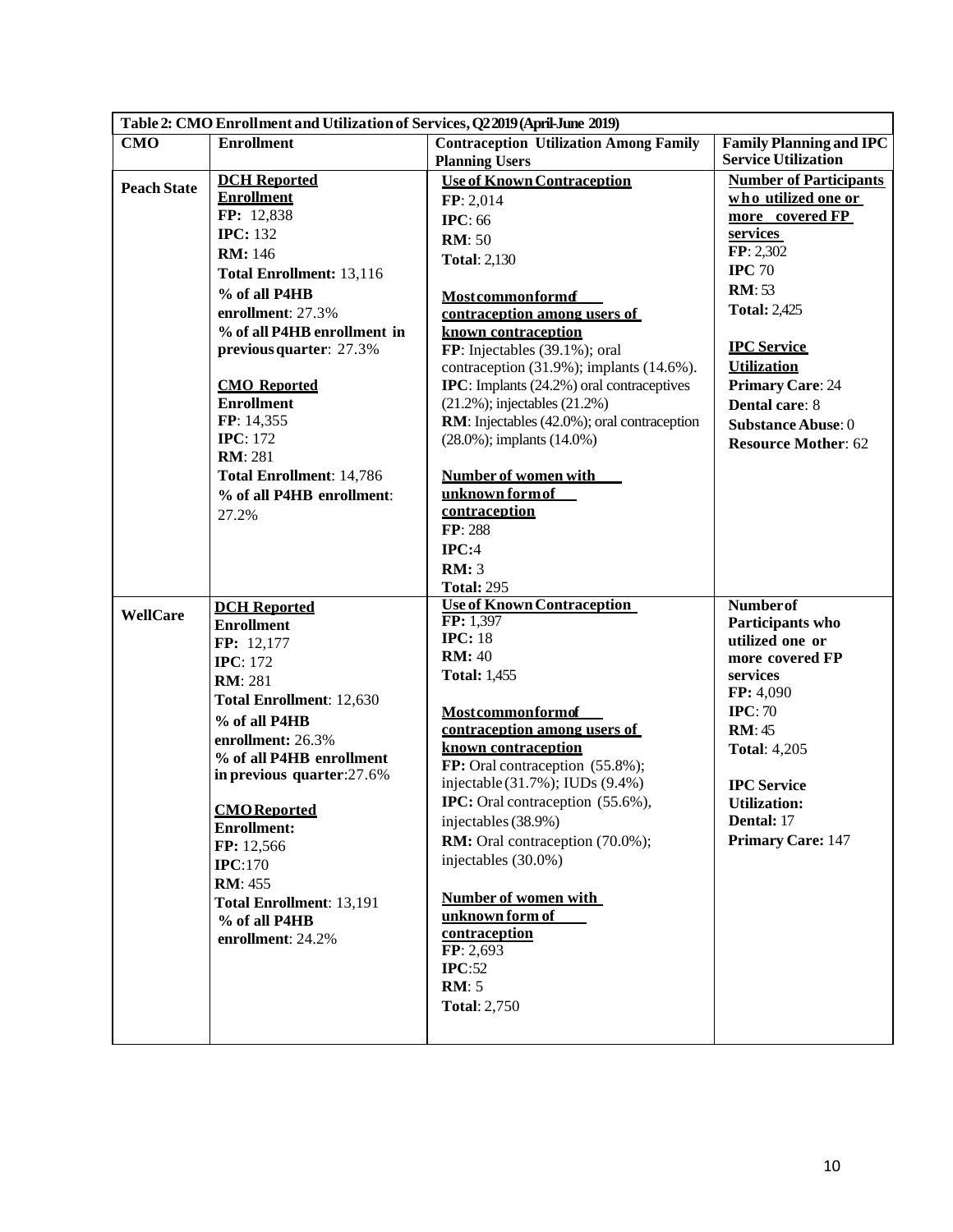The CMOs reported various changes in enrollment, contraception utilization, and family planning and IPC service utilization by P4HB enrollees from Q1 2019 to Q2 2019. Amerigroup reported an overall decrease of 0.45% from Q1 2019 to Q2 2019 (15, 251 to 15,182 enrollees) with a decrease in the FP, IPC, and RM groups. CareSource reported an overall enrollment increase of 1.3% from Q1 2019 to Q1 2019 (11,096 to 11,242 enrollees) with an increase in the FP, IPC, and RM groups. Peach State reported an overall increase from Q1 2019 to Q2 2019 of 1.2% in P4HB enrollment (14,607 to 14,786 enrollees), with an increase in the FP group and a decrease in the IPC and RM groups. WellCare experienced an overall P4HB enrollment increase of 2.1% from Q1 2019 to Q2 2019 (12,916 to 13,191 enrollees). Enrollment increased for the FP group, but decreased for the IPC and RM groups.

Utilization patterns also varied across the CMOs. Compared to the CMO reports shown in our Quarter 1, 2019 report to CMS, the use of known contraception increased among enrollees for CareSource, Peach State, and WellCare enrollees only in Q2 2019. For CareSource enrollees, contraception utilization increased 9.6% (from 973 users in Q1 2019 to 1,066 users in Q2 2019). For Peach State enrollees, contraception utilization increased 11.2% (from 1,914 users in Q1 2019 to 2,130 users in Q2 2019). For WellCare enrollees, the use of known contraception increased 5.7% (1,376 users in Q1 2019 to 1,455 users in Q2 2019). For Amerigroup enrollees, contraception utilization decreased 9.4% (from 1,062 users in Q1 2019 to 962 users in Q2 2019).

Oral contraception was still the most preferred form of contraception reported for the women using a known form of contraceptive in three of the four CMOs' FP only components (51.5% for Amerigroup, 65.4% for CareSource, and 55.8% for WellCare). The preferred form of contraception for PeachState FP enrollees with a known form of contraception), however, was injectables (39.1%). The IPC enrollees in three of the four CMOs preferred oral contraception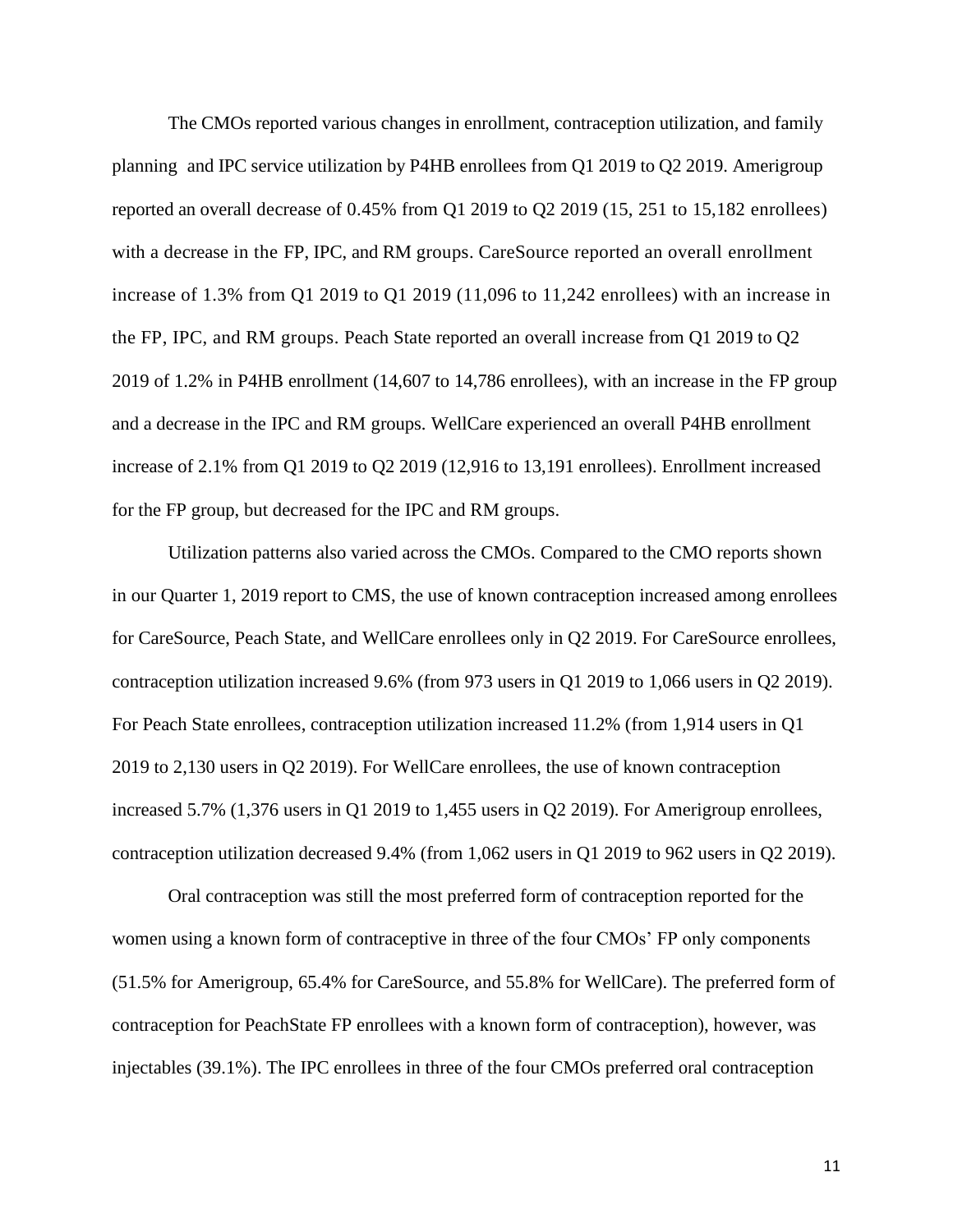(38.5% for Amerigroup, 60.0% for CareSource; and 55.6% for WellCare IPC enrollees). Implants were the preferred form of contraception for Peach State IPC enrollees (24.2%).

Compared to the Q1 2019 CMO reports, the total number of P4HB women who utilized one or more covered family planning services increased in Q2 2019 for only two of the four CMOs. Utilization increased 13.9% for Peach State enrollees and 3.2% for WellCare enrollees. Utilization decreased 6.1% for Amerigroup enrollees and 1.0% for CareSource enrollees.

Service utilization among the CMOs' IPC enrollees varied. Compared to last quarter, utilization of primary care services decreased among Amerigroup enrollees (28.2%) and Peach State enrollees (65.7%). However, utilization of primary care services increased among CareSource enrollees (200%) and stayed the same for WellCare enrollees. Dental care utilization decreased among IPC enrollees of all four CMOs in Q2 2019. Dental care utilization decreased 10.5% for Amerigroup IPC enrollees, 28.6% for CareSource IPC enrollees, 71.4% for Peach State IPC enrollees, and 32.0% for WellCare IPC enrollees.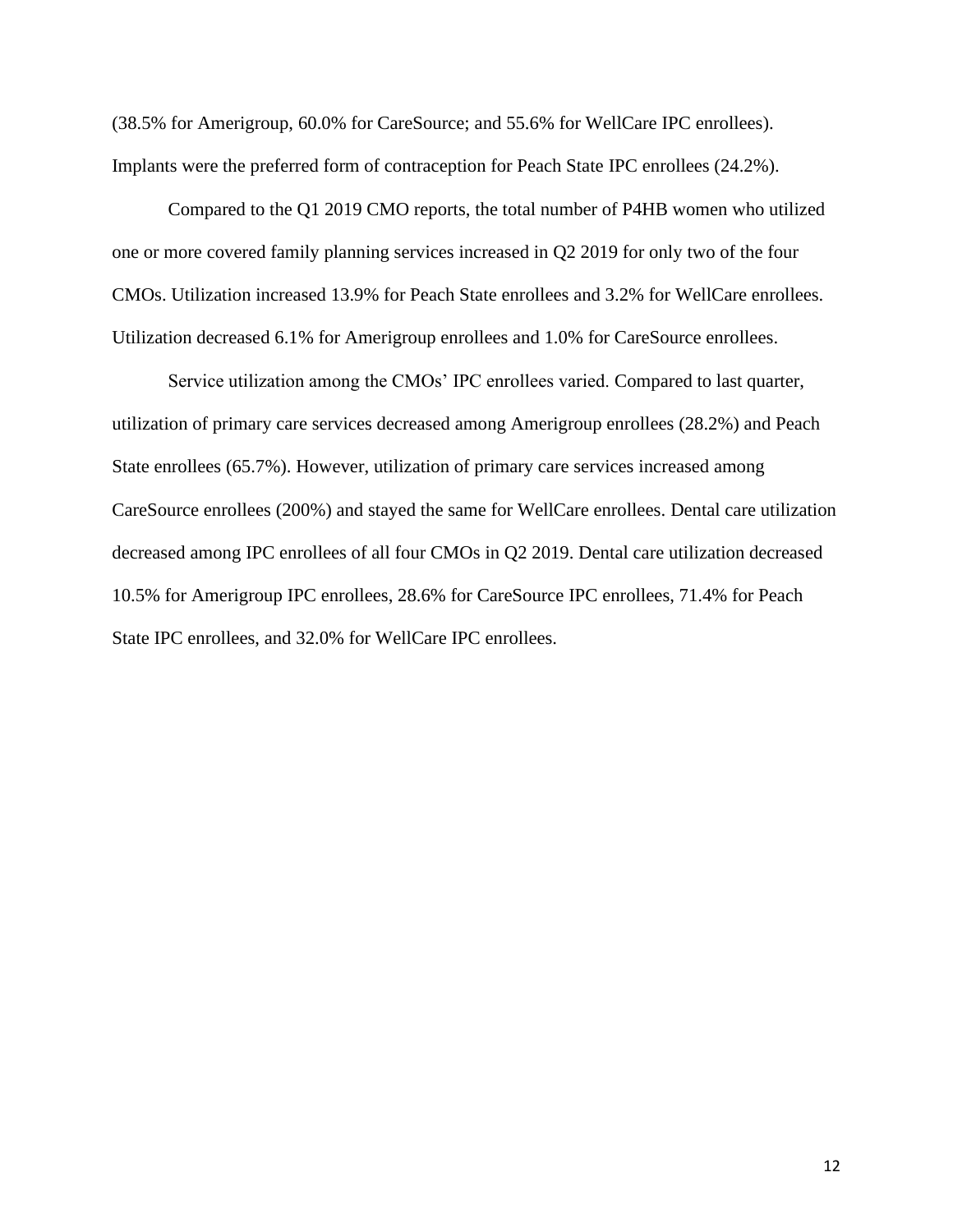| Table 3: CMO Outreach, Q2 2019 (April-June 2019) |                                                                                                                                                         |                                                                                                                                                                                                                                                                                                                                                        |  |  |  |  |
|--------------------------------------------------|---------------------------------------------------------------------------------------------------------------------------------------------------------|--------------------------------------------------------------------------------------------------------------------------------------------------------------------------------------------------------------------------------------------------------------------------------------------------------------------------------------------------------|--|--|--|--|
| <b>CMO</b>                                       | <b>All Outreach Activities</b>                                                                                                                          | <b>IPC Specific Outreach</b>                                                                                                                                                                                                                                                                                                                           |  |  |  |  |
| Amerigroup                                       | • 34 outreach activities<br>• 985 participants<br>• 149 provider relations activities                                                                   | • 147 contacts by RM workers<br>• 34 Community "Baby Showers" and<br>"Diaper Days" with 985 participants<br>• 7 face-to-face visits<br>• 90 calls to participants                                                                                                                                                                                      |  |  |  |  |
| <b>CareSource</b>                                | • Welcome calls to all P4HB<br>enrollees within 30 days of being<br>eligible.<br>• New member mailings                                                  | • Welcome calls to IPC and RM<br>participants<br>• Reminder letters and phone calls                                                                                                                                                                                                                                                                    |  |  |  |  |
| <b>Peach State</b>                               | • 3,458 calls made to new members<br>• 3,458 new P4HB member packets<br>mailed<br>• 176 members (new and<br>existing) received<br>educational materials | • 60 members who had a VLBW<br>infant received telephone calls<br>• A total of 533 mothers seen in a<br>high-volume delivery hospitals<br>were educated face-to-face                                                                                                                                                                                   |  |  |  |  |
| WellCare                                         | • P4HB mailings sent to 3,821<br>members who recently<br>delivered.                                                                                     | • 71 IPC members were contacted and<br>received direct education about the<br>program.<br>• Resource Mothers attended 30<br>outreach events and educated a total<br>of 761 potential members and<br>community partners.<br>• Resource Mothers conducted 98<br>face-to-face visits, 203 phone calls,<br>and 55 care plans with IPC and RM<br>enrollees. |  |  |  |  |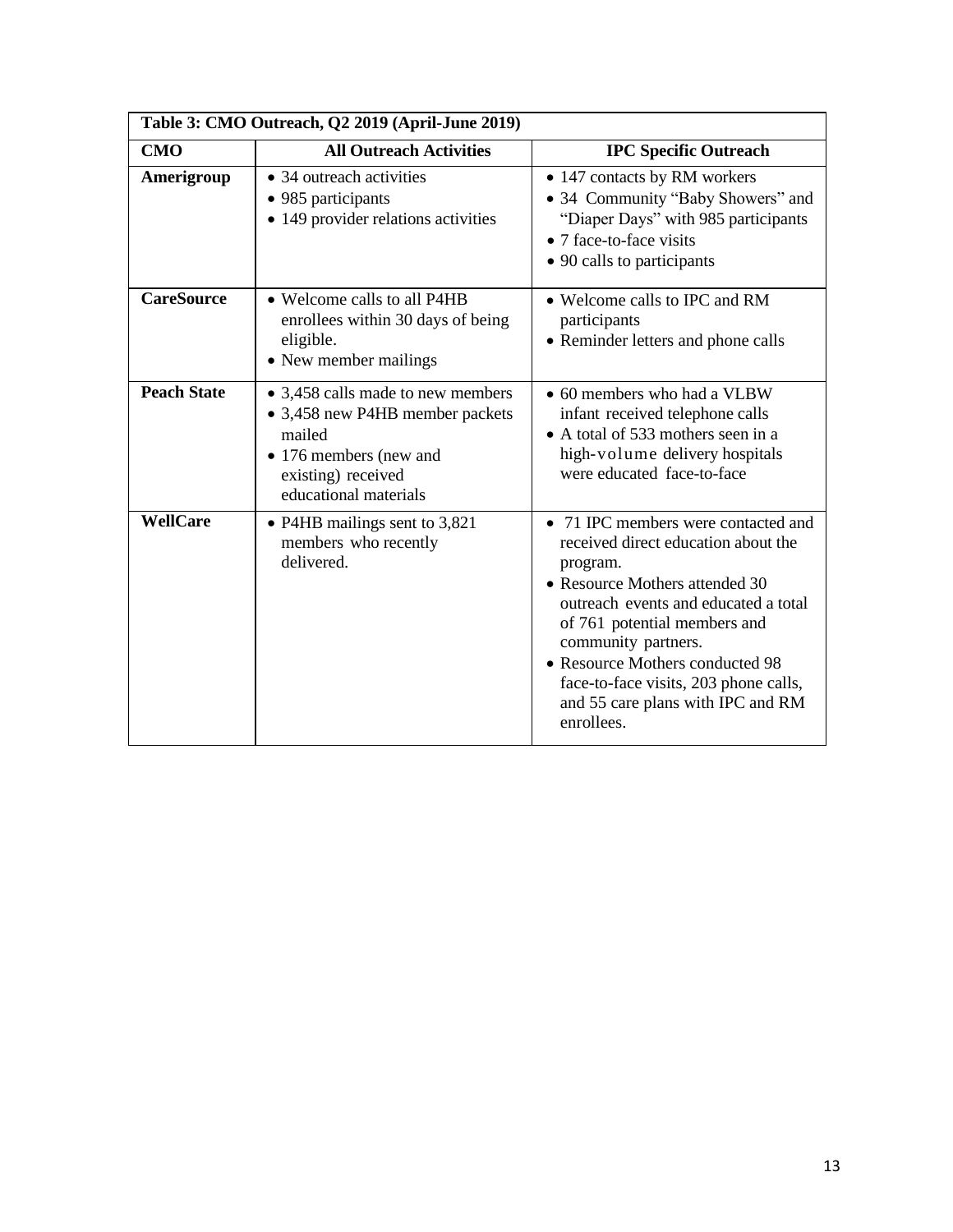### **EVALUATION ACTIVITIES**

The P4HB program evaluator, Emory University, reported the following evaluation activities that were underway during Q2 2019:

- 1) The Emory team is pulling together all multivariate and other analytic sections of prior annual reports to draft a comprehensive manuscript for potential publication. Some additional runs (propensity scoring, only RSM women sampled, differences by race/ethnicity) have been tested. The paper will be based on claims/enrollment data through 2017, include the analysis of both the family planning and RM/IPC components of the waiver. Emory team will submit the draft to DCH for review and comment.
- 2) The Emory team has been involved in discussions with DCH about the implementation of the RM component of the waiver. They have drafted a proposal to look at the receipt of RM services and the role that might play in connecting these women to social support services/social determinants of health. The proposed work would evaluate the differences in deployment of RM services across CMOs, the level of engagement of eligible women with the RM component and the association of the use of RM and health care services post-partum with maternal and infant outcomes in subsequent pregnancies.
- 3) The Emory team will work with DCH and CMS to implement a new evaluation design once the state receives approval of the waiver renewal and the STCs are sent. They have reviewed the template sent earlier by CMS. They hope to incorporate more information on the follow-up services provided to IPC and RM enrollees under P4HB including the diagnosis and management of chronic conditions among IPC and RM only women. They will focus on maternal and infant outcomes and shift the key outcome of P4HB to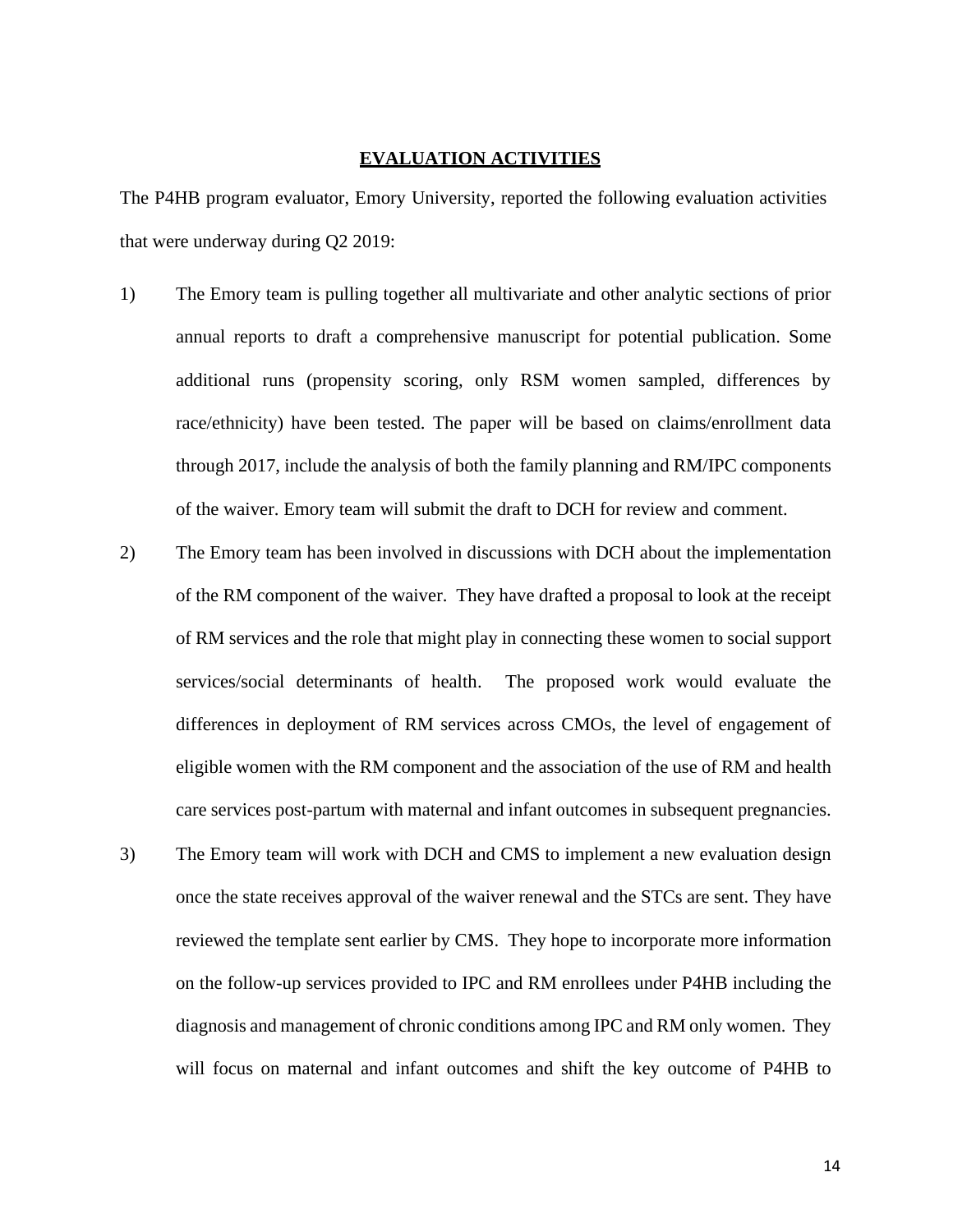increases in normal birthweight infants. Finally, they will provide more detail on how well the CMOs 'perform' in terms of the metrics included in their contract for the P4HB. Emory had initially followed the waiver renewal process and participated in phone calls with CMS as they occurred but have not been on the more recent set of calls.

4) The Emory team will continue to assist DCH with its application for an extension of the P4HB Section 1115 Demonstration as the STCs are put forth by CMS. The team stands ready to work on all aspects of the renewal application.

#### **ACTION PLANS**

- 1) DCH is working with CMS to complete the 10-year extension request. The current temporary extension end date is August 31, 2019.
- 2) The CMOs will continue their ongoing outreach about the P4HB program and will shift to focus their efforts on the improving utilization rates
- 3) The CMOs will continue to educate their members and providers about the P4HB program and the services available under the program.
- 4) The DCH Communications Team will collaborate with the P4HB program staff to develop a new communications plan after approval of extension application.
- 5) DCH is working as a team to make corrections to the Georgia Gateway system.

### **EXPENDITURES**

For Q2 2019 and as shown in all past quarters, the great majority of capitation payments were for those women enrolled in family planning only benefits within the P4HB program. As in prior reports, we continue to use the CMS approved capitation rates for the P4HB program in making these calculations. We continue to exclude from the total programmatic costs, the costs for the women receiving Resource Mother/Case Management only services since their costs cannot be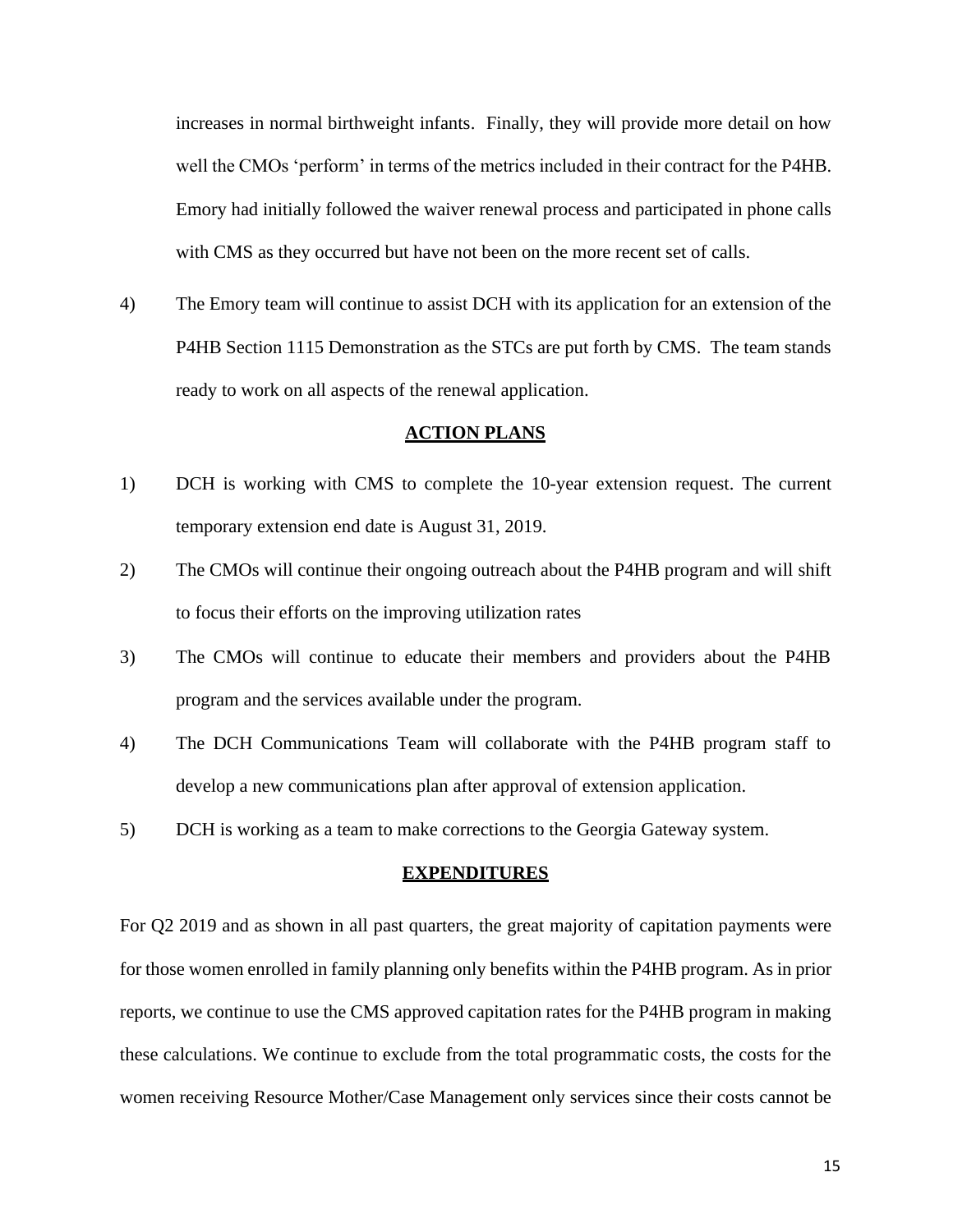combined now with that of the women enrolled in the IPC component under the current special terms and conditions. DCH is planning for these costs to be included and to perhaps make other changes to the budget neutrality calculation as the renewal of the P4HB extension is discussed with CMS in the process of its approval for renewal.

# **Budget Neutrality**

The budget neutrality calculation for Q2 2019, based on the original template, is provided on the following page.